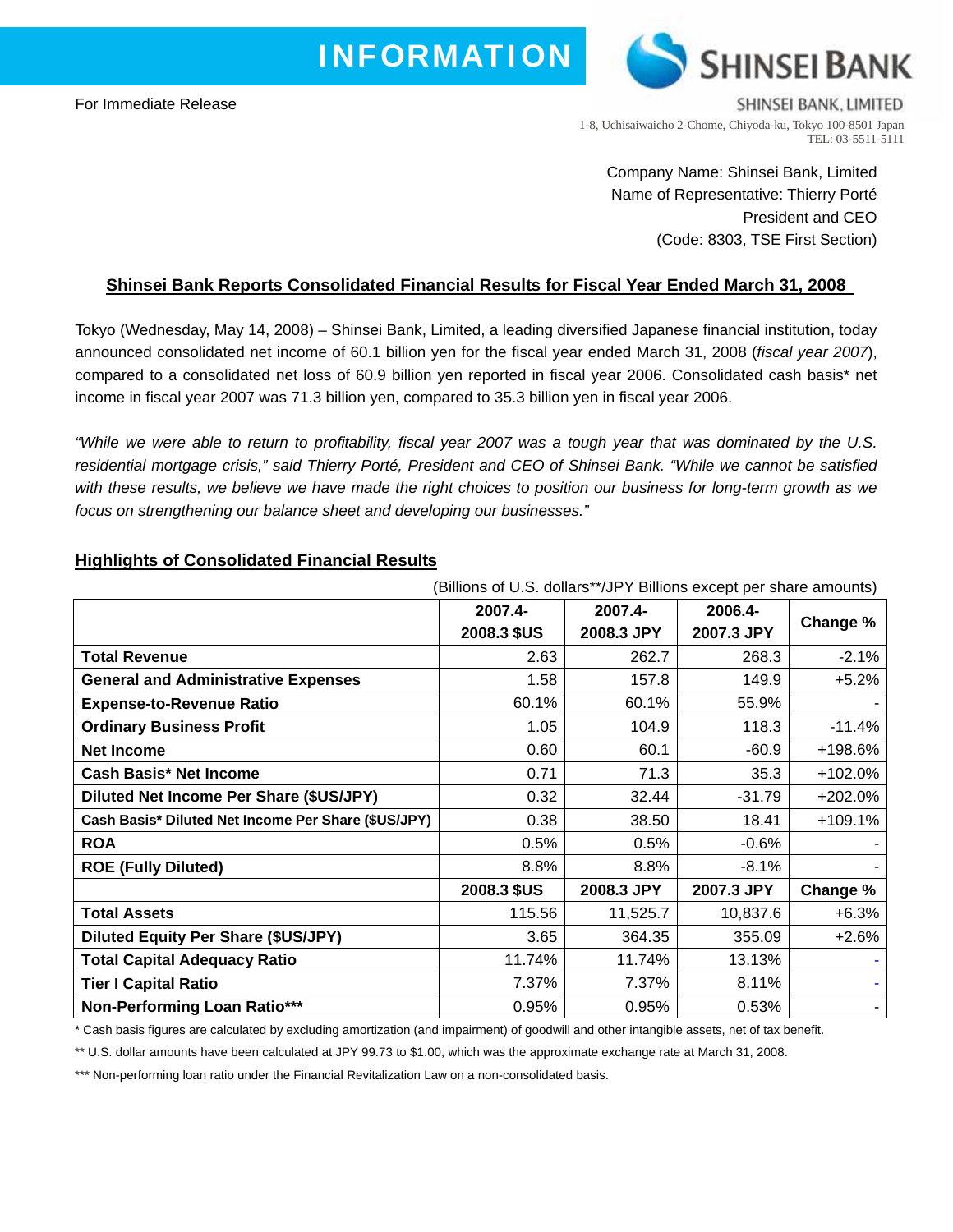## **Balance Sheet: Continued Growth Supported by Capital Strength**

Shinsei Bank's **total assets** increased from 10,837.6 billion yen at March 31, 2007, to 11,525.7 billion yen at March 31, 2008. The higher balance was due mainly to an increase in loans and bills discounted and securities. Loans and bills discounted increased from 5,146.3 billion yen at March 31, 2007, to 5,622.2 billion yen at March 31, 2008, due mainly to growth in housing loans, specialty finance loans and the consolidation of SHINKI Co., Ltd. The balance of securities increased from 1,854.6 billion yen at March 31, 2007, to 1,980.2 billion yen at March 31, 2008. The rise is due mainly to an increase in Japanese corporate bond holdings that include non-recourse bonds.

**Total deposits and negotiable certificates of deposit** increased 385.7 billion yen or 7.1% to 5,806.6 billion yen, compared to March 31, 2007. Shinsei Bank has been diversifying its funding sources through deposits from retail and institutional customers. The retail and institutional deposit balances stood at 3,993.7 billion yen and 1,812.8 billion yen, respectively, at March 31, 2008.

Shinsei Bank's **capital ratios** remained solid with a **Tier I ratio** of 7.37% and a **total capital adequacy ratio** of 11.74% at March 31, 2008, on a Basel II basis.

## **Income Statement: Steady Revenues and Controlled Expenses**

**Total revenue** in fiscal year 2007 was 262.7 billion yen or down 2.1% compared to the previous fiscal year due mainly to mark-downs related to the U.S. residential mortgage portfolio.

**General and administrative expenses** in fiscal year 2007 increased 5.2% to 157.8 billion yen due mainly to the inclusion of Shinki's expenses from the second half of fiscal year 2007 and the addition of employees to expand the scale of operations in the Institutional Banking Group. The **expense-to-revenue ratio** in fiscal year 2007 was 60.1%, compared to a ratio of 55.9% in the previous fiscal year.

**Net credit costs** in fiscal year 2007 increased 21.6 billion yen or 41.7% to 73.5 billion yen due mainly to an increase in credit reserves related to the U.S. residential mortgage portfolio.

**Amortization of goodwill and other intangible assets** associated with the acquisition of consumer and commercial finance companies was 12.5 billion yen in fiscal year 2007, compared with 20.8 billion yen in the previous fiscal year. The decline reflects the significant write-down of goodwill and other intangible assets at March 31, 2007.

**Other gains** of 73.7 billion yen were recorded in fiscal year 2007, compared to the recognition of **other losses** of 111.3 billion yen in the previous fiscal year. The gains include the contribution from the sale of the Shinsei headquarters building and Life Housing Loan Co., Ltd. The rise in **income taxes** is due mainly to taxes associated with the sales.

**Minority interests in net income of subsidiaries** in fiscal year 2007 amounted to 18.0 billion yen, up 1.4 billion yen from the 16.6 billion yen recorded in the previous fiscal year.

As a result, **consolidated net income** in fiscal year 2007 was 60.1 billion yen, compared to a **consolidated net loss** of 60.9 billion yen in the previous fiscal year. In addition, **consolidated cash basis net income** increased from 35.3 billion yen in fiscal year 2006 to 71.3 billion yen in fiscal year 2007.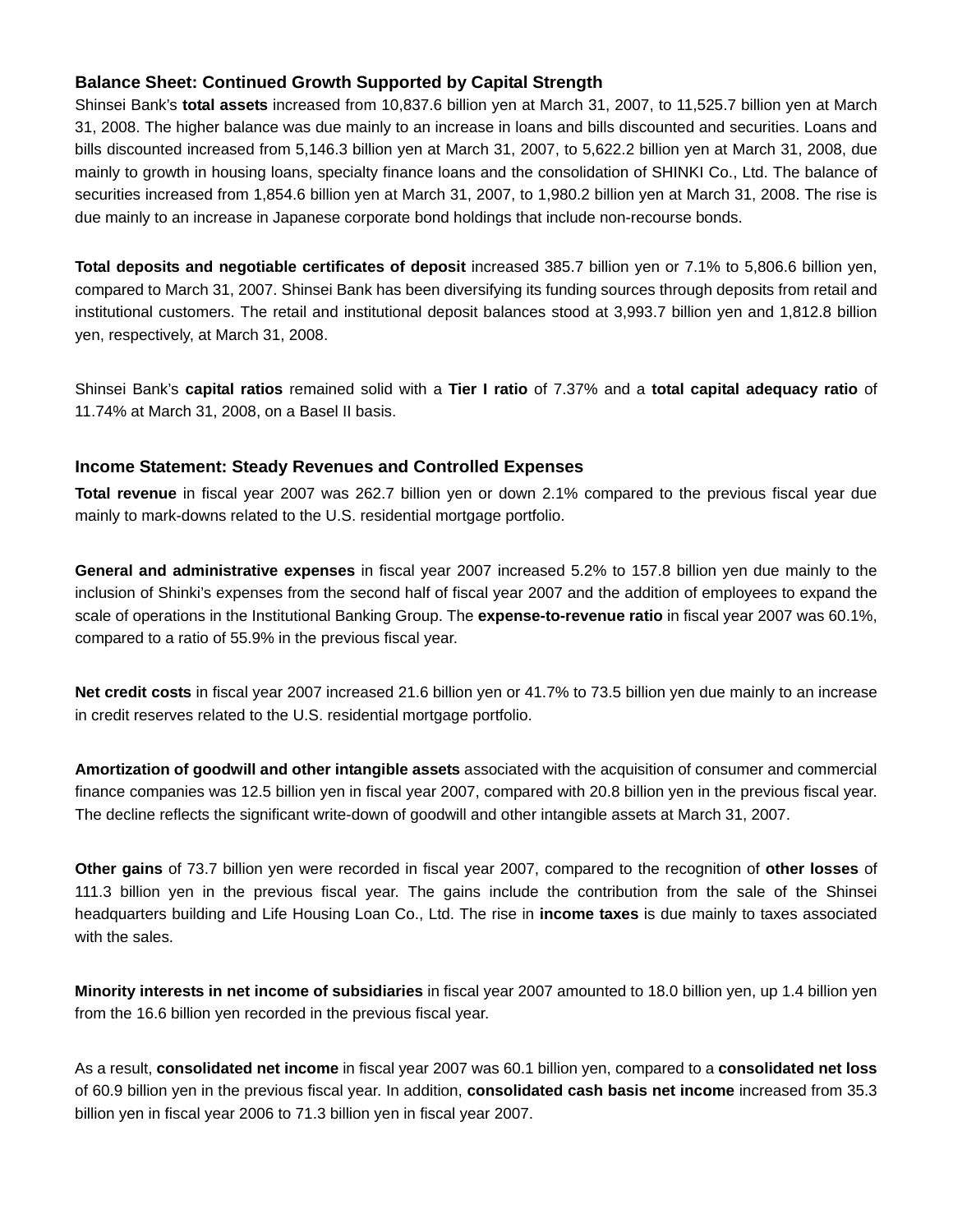#### **Business Line Results**

#### **Institutional Banking: Loan Demand Steady But U.S. Residential Mortgage Crisis Impacts Results**

The Institutional Banking business continued to see steady demand for loans and deposits. While corporate loans achieved a higher balance in fiscal year 2007 compared to the previous fiscal year, overall loan growth was due mainly to a higher year-on-year balance of specialty finance loans.

**Total revenue** was 91.2 billion yen in fiscal year 2007, compared to 117.3 billion yen in the previous fiscal year. The lower revenue was primarily the result of the recognition of mark-downs related to exposure in the U.S. residential mortgage market and absence of gains from investments that were recorded in the previous fiscal year. **Ordinary business profit** in fiscal year 2007 was 41.5 billion yen, compared to 73.8 billion yen in the previous fiscal year due to the above reasons and higher costs as Shinsei added employees to expand the scale of its operations. **Ordinary business profit after net credit (recoveries) costs** declined from 77.8 billion yen in fiscal year 2006 to 21.9 billion yen in fiscal year 2007 due mainly to an increase in reserves associated with the U.S. residential mortgage market.

#### **Consumer and Commercial Finance: Return to Profitability Through Focus on Quality Customers**

Loans in the Consumer and Commercial Finance business were almost flat, increasing from 424.9 billion yen at March 31, 2007 to 426.2 billion yen at March 31, 2008. Loans from Shinki, which became a consolidated subsidiary, were included from the second half of fiscal year 2007, offsetting the sale of Life Housing Loan.

**Total revenue** increased to 127.3 billion yen in fiscal year 2007, compared to 112.2 billion yen in fiscal year 2006, due mainly to the inclusion of revenues from Shinki in the second half of fiscal year 2007. **Ordinary business profit** in fiscal year 2007 was 61.0 billion yen, compared to 44.0 billion yen in the previous fiscal year due mainly to higher overall revenues as well as lower expenses at APLUS. **Ordinary business profit after net credit costs** was 8.7 billion yen in fiscal year 2007, compared to an **ordinary business loss after net credit costs** of 9.8 billion yen in the previous fiscal year, due mainly to the return to profitability at APLUS as well as Shinki that turned profitable in the second half of fiscal year 2007.

#### **Retail Banking: Customer Base Growth and Revenue Diversification But Lower Option Income Takes Toll**

Retail loans outstanding, which mainly include housing loans, in the Retail Banking business, increased 41.9% from 639.5 billion yen at March 31, 2007 to 907.4 billion yen at March 31, 2008. This is largely a result of the increase in housing loan customers, who now exceed 37,000. Mutual funds and variable annuities increased 14.8% from 634.2 billion yen in fiscal year 2006 to 727.8 billion yen in fiscal year 2007, while retail deposits and debentures increased 9.6% from 3,955.7 billion yen to 4,335.9 billion yen. Shinsei Bank now has more than 2.2 million account holders.

**Total revenue** was 34.0 billion yen in fiscal year 2007 compared to 36.1 billion yen in the previous fiscal year. The lower revenue was due mainly to a decline in deposit-related option income related to structured deposits that declined from 11.3 billion yen in fiscal year 2006 to 5.7 billon yen in fiscal year 2007. The business recorded an **ordinary business loss after net credit costs** of 6.3 billion yen in fiscal year 2007, compared to an **ordinary business loss after net credit costs** of 1.6 billion yen in the previous fiscal year. This was a result of lower revenues and higher expenses due mainly to the expansion of distribution channels and growth in customer-driven transactions.

## **Forecast for Fiscal Year 2008**

For the fiscal year ending March 31, 2009, Shinsei Bank is forecasting consolidated "net income" of 62.0 billion yen, and non-consolidated net income of 60.0 billion yen.